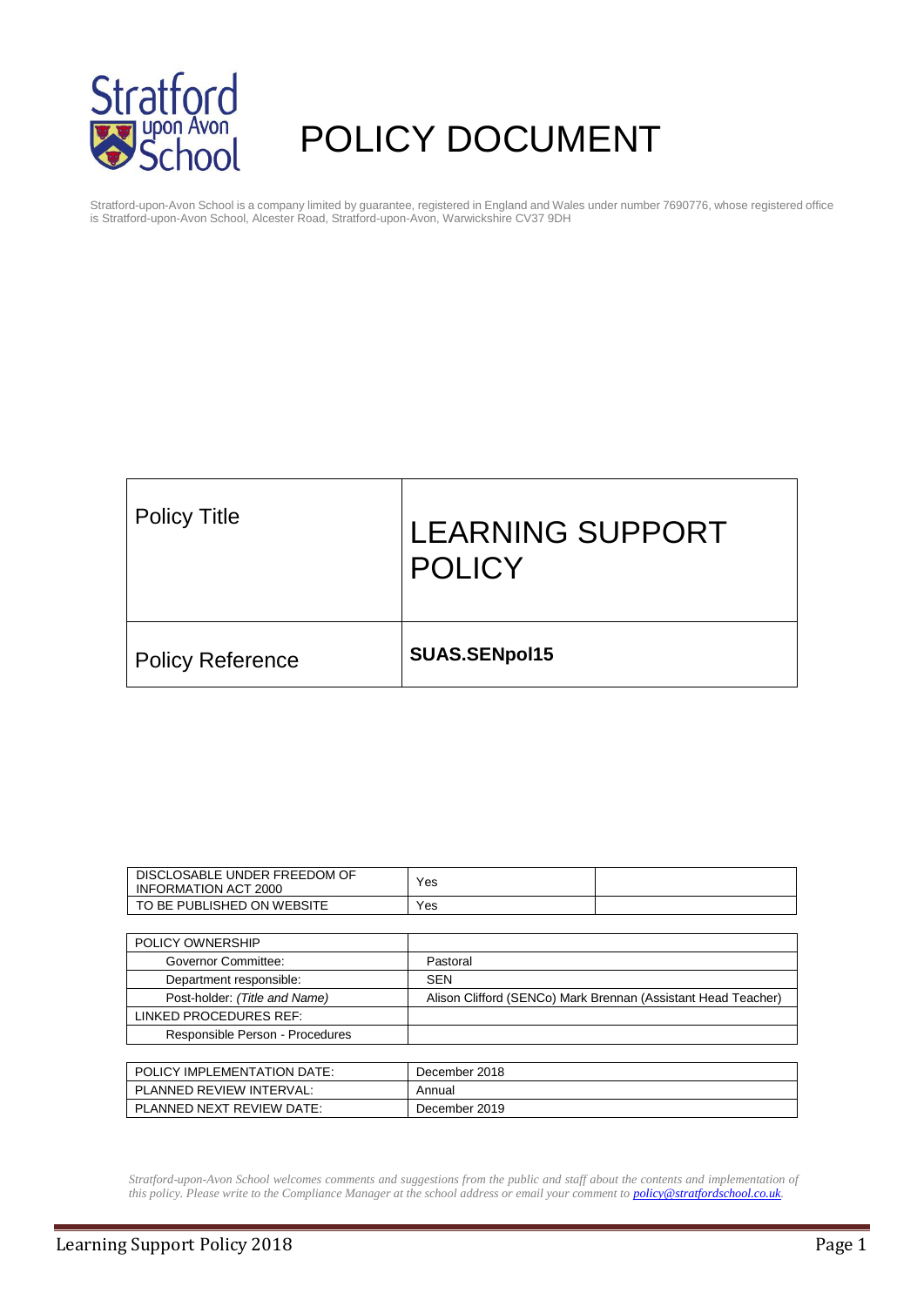# *i. POLICY OUTLINE*

*Policy outlines the aims, purpose and school provision for identified students with special educational needs. In line with the Code of Practice (2014), this policy outlines individual responsibilities and actions in relation to the Assess, Plan, Do, Review cycle of Special Educational Needs provision and the monitoring of its effectiveness.*

# *ii. PURPOSE*

- To identify and assess students with SEN.
- To ensure that all students with SEN have inclusive access to a high quality education.
- To ensure students with SEN acquire knowledge, skills, principles and vocabulary in order for them to lead full and productive lives.
- To fully involve parents, students and the health and social care partners in the identification and assessment of SEN and the delivery of support and provision.
- To meet the needs of all students who have SEN by offering continual and appropriate forms of educational provision.
- To understand students individual needs, and how their disability affects them and the people around them.

## *iii. IMPLICATIONS OF POLICY*

## *iv. EQUALITY ANALYSIS*

*Every policy will be subject of an Equality Analysis (EA) completed by the policy writer, which should be circulated to all those being consulted, with the draft policy.*

## *v. CONSULTATION*

*Consultation will be with all staff holding significant financial responsibilities prior to presentation for approval by the Governing Body (Pastoral Committee).*

## *vi. PROCEDURE*

*Procedure is the method by which the strategic intent of the policy is realised, and is thus an 'instruction manual' on how the policy outcome is to be achieved.* 

*The procedure which supports this policy is an independent document, for internal use by Academy staff. The procedure reference is shown on the Policy Identification Page.*

*The development or amendment of the procedure is at a tactical / operational level. There is therefore no necessity for active referral to the Governing Body unless the policy intent has been altered.*

*If there is significant change to the procedure element of the policy there may be a requirement to engage in the consultation process and refer to the Governing Body.*

## *vii. RELATED POLICIES AND PROCEDURES*

•

# *viii. DOCUMENT HISTORY*

*The policy will be subject to regular review once ratified by the Governing Body. The history of the policy will be recorded using the chart following:*

| <b>Date</b>      | <b>Author/Reviewer</b> | Amendment(s)  | Approval/ adoption date |
|------------------|------------------------|---------------|-------------------------|
| <b>June 2018</b> | ACL                    | Minor updates | December 2018           |
|                  |                        |               |                         |
|                  |                        |               |                         |
|                  |                        |               |                         |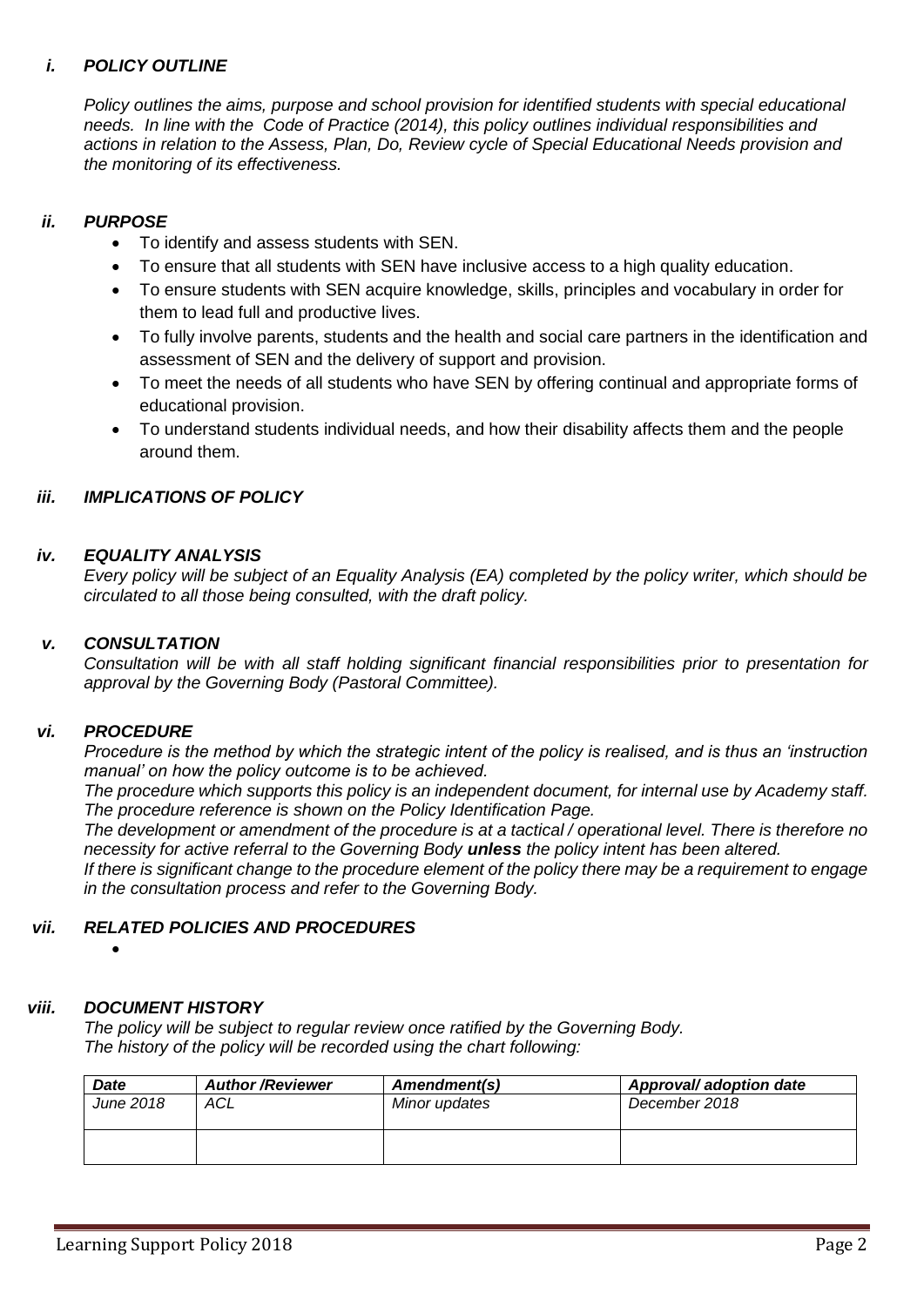# **Learning Support Policy**

Since the Warnock Report of 1979, it is accepted that one fifth of the general population of students in mainstream schools might have a special educational need of some kind during their school lives. The Special Needs Policy takes careful account of the Education Act 1996, The Special Needs and Disability Act 2001, the DDA and Equalities Act 2010 and has been fully revised in line with the introduction of the Children and Families Act 2014.

# Principles:

All children have skills, talents and abilities we can nurture, encourage and support. As a school we have a responsibility to develop these abilities to each child's full potential.

## We believe that:

All children are entitled to a relevant and worthwhile education, designed to enable individual students to participate fully in society and achieve their goals.

Students' who have special educational needs should be supported to achieve full access to the curriculum facilitated through a range of technologies and skilled staff, specialist equipment and resources.

Students' should have special programmes designed to maximise opportunities for independent living in preparation for life after school, including preparation for work or continuing education.

A child or young person has a special educational need (SEN) if they have a learning difficulty or disability which calls for special educational provision to be made for him/her.

A child of compulsory school age or a young person has a learning difficulty or disability if he/she:

- Has a significantly greater difficulty in learning than the majority of others of the same age
- Has a disability which prevents or hinders him/her from making use of facilities of a kind generally provided for others of the same age in mainstream schools.

#### Aims

- 1. To identify and assess students with SEN as early and as thoroughly as possible and to ensure the correct provision for these students is in place using the agreed school framework and information from previous schools to help us manage this productively.
- 2. To ensure that all students with SEN have inclusive access to a high quality education with a broad, balanced and relevant curriculum supporting them fully so that they can reach their potential and enhance their self-esteem.
- 3. To ensure students with SEN acquire knowledge, skills, principles and vocabulary in order for them to lead full and productive lives. The Curriculum must be broad to promote intellectual, emotional, social and physical development, in order for students to develop as valuable members of society, both now, and in the future. This should be evident in the development of a range of desirable personal qualities such as safety awareness, politeness, resilience, initiative and independence.
- 4. To fully involve parents, students and the health and social care partners in the identification and assessment of SEN and the delivery of support and provision. Close co-operation between all stakeholders concerned and a multi-disciplinary approach will be adopted when considering the wishes of the young person.
- 5. To meet the needs of all students who have SEN by offering continual and appropriate forms of educational provision through the most efficient use of all available resources.
- 6. To understand students' individual needs, and how their disability affects them and the people around them.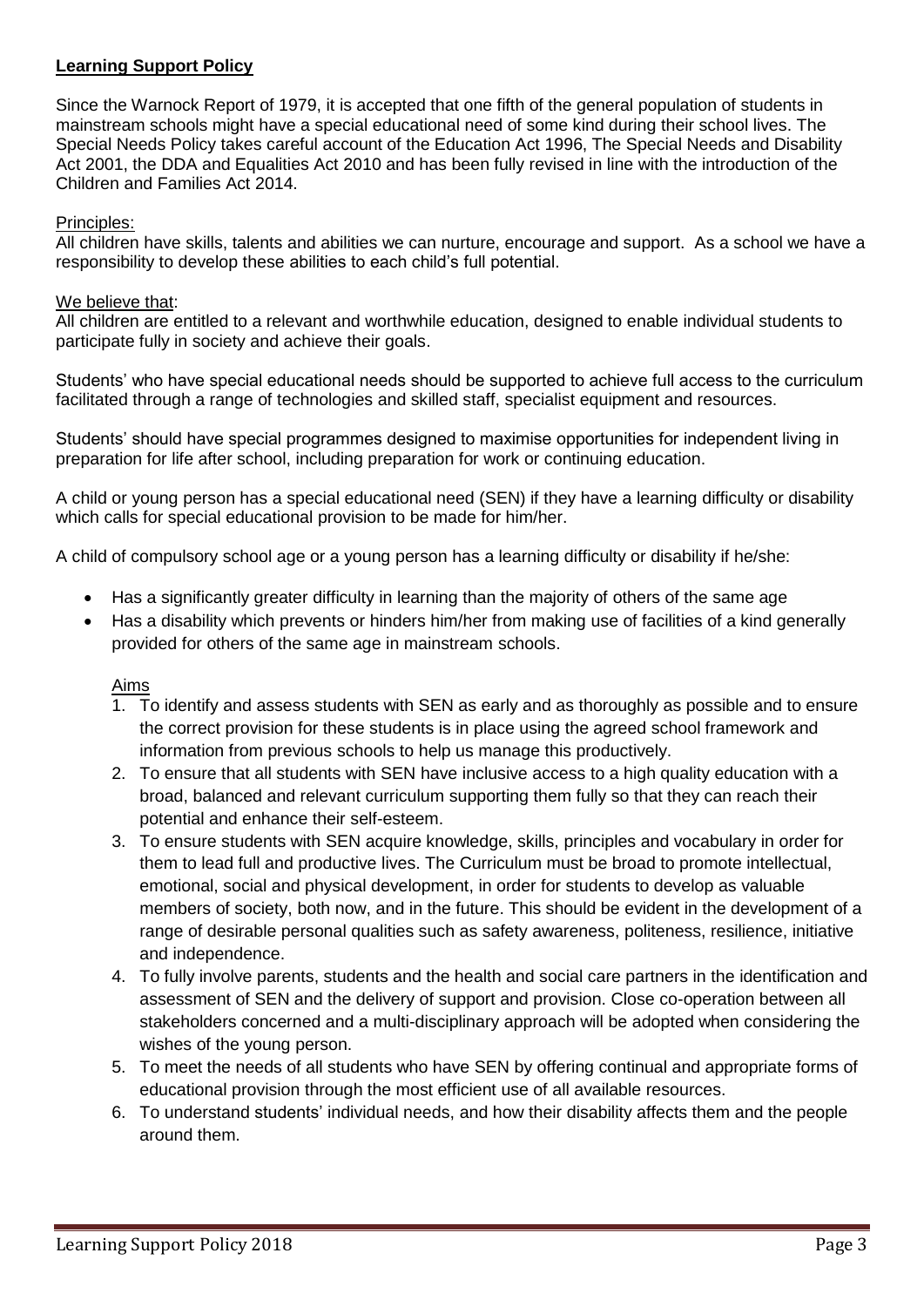#### Roles and Responsibilities

It is the responsibility of all members of the school community to fulfil their commitment to the support of young people with special educational needs and ensure that they receive their full entitlement to education in this school as set out in the policy's aims. To be fully aware of individuals and show compassion and understanding when dealing with these young people in and around our school community.

## **STUDENTS**

Students with special educational needs are encouraged to take responsibility for helping themselves to fulfil their potential, and manage or overcome their difficulties with a view to becoming independent and successful learners. Students should try to make full use of support available and work with their parents, the school, and other outside agencies to achieve success and independence.

#### PARENTS

Parents are expected to contribute to, and support strategies put in place to ensure their son/daughter's progress. This includes attending review meetings and communicating concerns about their child's progress. Where parents are closely and positively involved in managing their child's additional needs, it is far more likely that the strategies in place to support these needs are effective.

#### Classroom Teaching Staff:

All teachers are teachers of students with special educational needs and are expected to:

- Ensure that the needs of all students in their class are met.
- Adapt teaching styles and subject content.
- Direct teaching assistants to effectively meet the needs of all students.
- Follow any guidance issued in documents such as Education, Health and Care Plans (EHCPs) and Student Passports.
- Contribute to reviews when requested.
- Liaise with parents and colleagues as necessary.
- Ensure students' views are considered .
- Have a clear knowledge of relevant points of contact and procedures in the event of any issues or concerns regarding a student with SEN or in the event of identification.

## Teaching Assistants:

Teaching Assistants are expected to contribute to the strategies put in place to meet the students' special educational needs and support young people under the direction of the SENCO and teaching staff. TA's are expected to:

- Work in collaboration with the Curriculum Leaders and class teachers to support students in class.
- To familiarise themselves with the individuals they work closely with so that they can understand them and better meet their needs, providing a positive support system and encourage them in their learning objectives, raising their independence and self-esteem.
- Give regular feedback to the Curriculum Leaders, class teachers and share information at regular SEN meetings and briefings.
- Make a positive contribution to supporting the students' view of their progress, achievement and support.
- Contribute to small group interventions and reviews as appropriate.
- Communicate with parents to feedback on matters as directed by the SENCO.
- Mentor more vulnerable students, providing relevant support and guidance.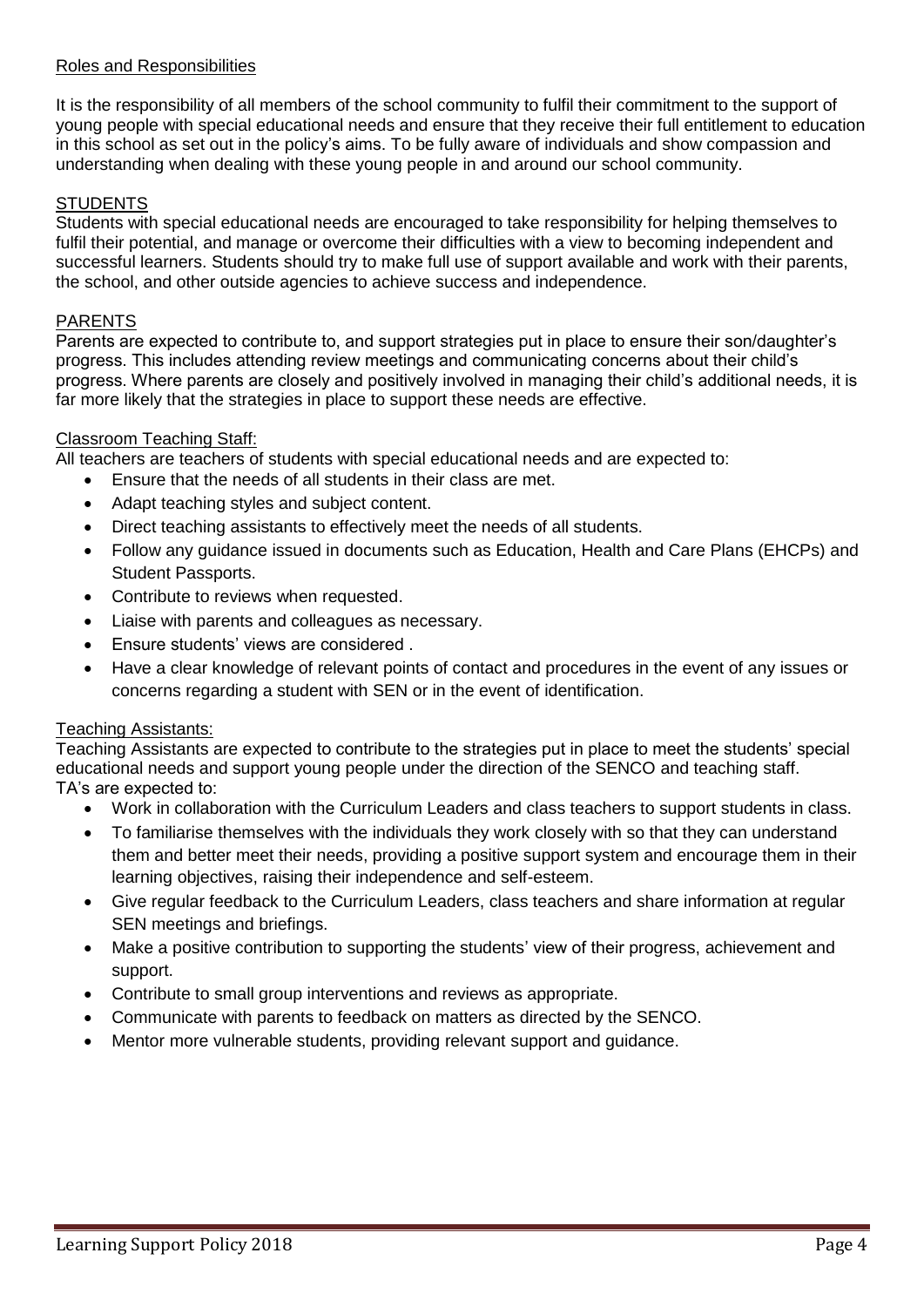# The Management of Special Educational Needs.

The SENCO has the responsibility for the day to day operation of the SEN policy.

# Strategic direction and development

- Ensuring that all students with special or additional needs receive their full educational entitlement and have access to the whole curriculum.
- Managing staff teaching and non-teaching staff within the department to include timetabling, delegation of tasks, advising, supporting and monitoring.
- Managing targeted and specialist interventions and the development of alternative teaching strategies and individual programmes where necessary
- In collaboration with the Assistant Head teacher (Inclusion), to have a strategic overview of SEN and Inclusion throughout the school including planning, policy writing, advising and supporting all staff.
- Preparing and managing statutory assessment paperwork.
- Organising, attending, chairing and the administration of Annual Reviews (including writing the school's advice and the recommendation report).
- Meeting with parents and carers of students with an EHCP at least annually, and as required when communication is needed.
- Preparing referrals and attending meetings with outside agencies.
- Teaching in some cases whole classes but in many cases small groups or one-to-one.
- Managing the transition process for incoming Year 7 students.
- To manage the school transition process effectively and other times of change.
- Tracking student progress using all available data and evidence.
- Initiating and carrying out regular assessments of student learning and behaviours.
- Providing expert support and guidance at the school's Inclusion Panel.
- Managing budgets and resources, including termly audit necessary to secure additional funding from the local authority.
- In co-ordination with the school's examination officer, to organise Access Arrangements for external examinations.
- Leading CPD for staff, governors and parents. In some instances, providing training for other SENCO's within cluster or local authority taking into consideration the type of SEN children we have on role at the school at the time.
- Contributing and writing individual targets for students with an EHCP.
- Analysing provision against cost to ensure effectiveness.
- Producing student case studies as evidence of student provision, support and impact.

# Supporting Teaching and Learning

- Reinforcing the sentiments of the Code of Practice (2014) to ensure that all colleagues recognise that every teacher is a teacher of students with a special educational need.
- Acting as a role model for Quality First Teaching for all students
- Supporting staff in the differentiation of the curriculum to ensure full access for all students.
- Contributing to support and training for all staff in SEN matters.
- Monitoring class teachers, advising on and supporting their teaching and curriculum delivery for those students with SEN. Advising delivery of learning so our SEN children understand what is being asked of them.
- Supporting a positive school ethos and celebrating achievements for all.
- Supporting colleagues, with students, who have issues associated with social, emotional and mental health needs through training, in-class support and strategies for successful classroom management.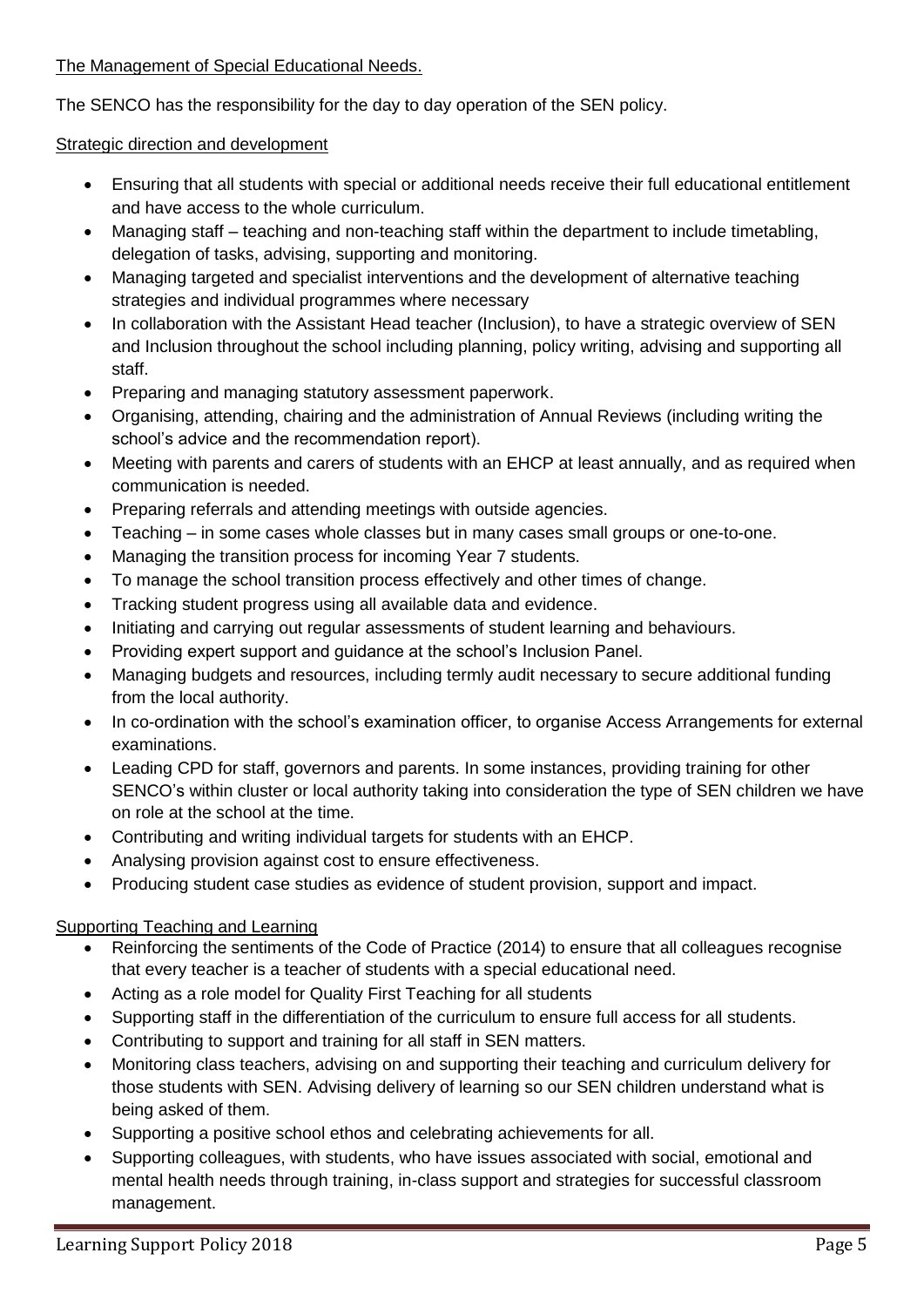- Analysing data to ensure that teaching and learning is effective.
- Providing support and training where necessary, for teachers to work effectively with external agencies.

# ADMISSIONS ARRANGEMENTS

The school adheres to the admissions policy of the Local Authority and therefore has no special provision under admission arrangements for limiting and promoting access for students with special educational needs who are without an EHCP. It does, however, endeavour to provide additional support with students with a range of special educational needs.

## **SEN SPECIALISMS**

The school accommodates provision for students who experience difficulties in:

- **COMMUNICATION AND INTERACTION -** including Autistic Spectrum Condition (ASC), and Speech and Language Communication difficulties (SLCN)
- **COGNITION AND LEARNING –** including Dyslexia and Dyspraxia
- **SOCIAL, EMOTIONAL AND MENTAL HEALTH NEEDS –** including Attention Deficit Hyperactivity Disorder (ADHD) and Attachment difficulties.
- **SENSORY/AND OR PHYSICAL IMPAIRMENT** including visual and hearing impairment.

## Disabled Access across the school

The school has appropriate access for disabled students including lifts, bespoke changing room, tracking system and disabled toilet.

# **SCHOOL SUPPORT (SS)**

The Code of Practice (2014) states that the identification of SEN should be built in to the overall approach to monitoring the progress and development of all students across the school.

## ASSESSING

If the school is concerned by the progress a student is making at any point in their education with us, general teaching support will be put in place whilst further evidence is gathered informally. Where students continue to make inadequate progress, despite high quality teaching targeted at their area of need, the SENCO will direct further assessments.

The gathering of information in respect of identifying the student's special educational needs may be through:

- Liaison with feeder school SENCO's.
- Student assessment will take place initially via information from feeder schools during the transition process
- Ongoing analysis of other whole school student progress data (SATs, teacher assessment)
- Liaison with parents at school parents' meetings and individual contact: school-parent/parentschool.
- Students referred by class teachers/subject areas giving cause for concern
- SEN screening/diagnostic assessment
- Liaison with external agencies where students may have been known to access their services.

#### PLAN

Upon referral to the SENCO, assessments of a student is undertaken to identify the nature of their need and severity: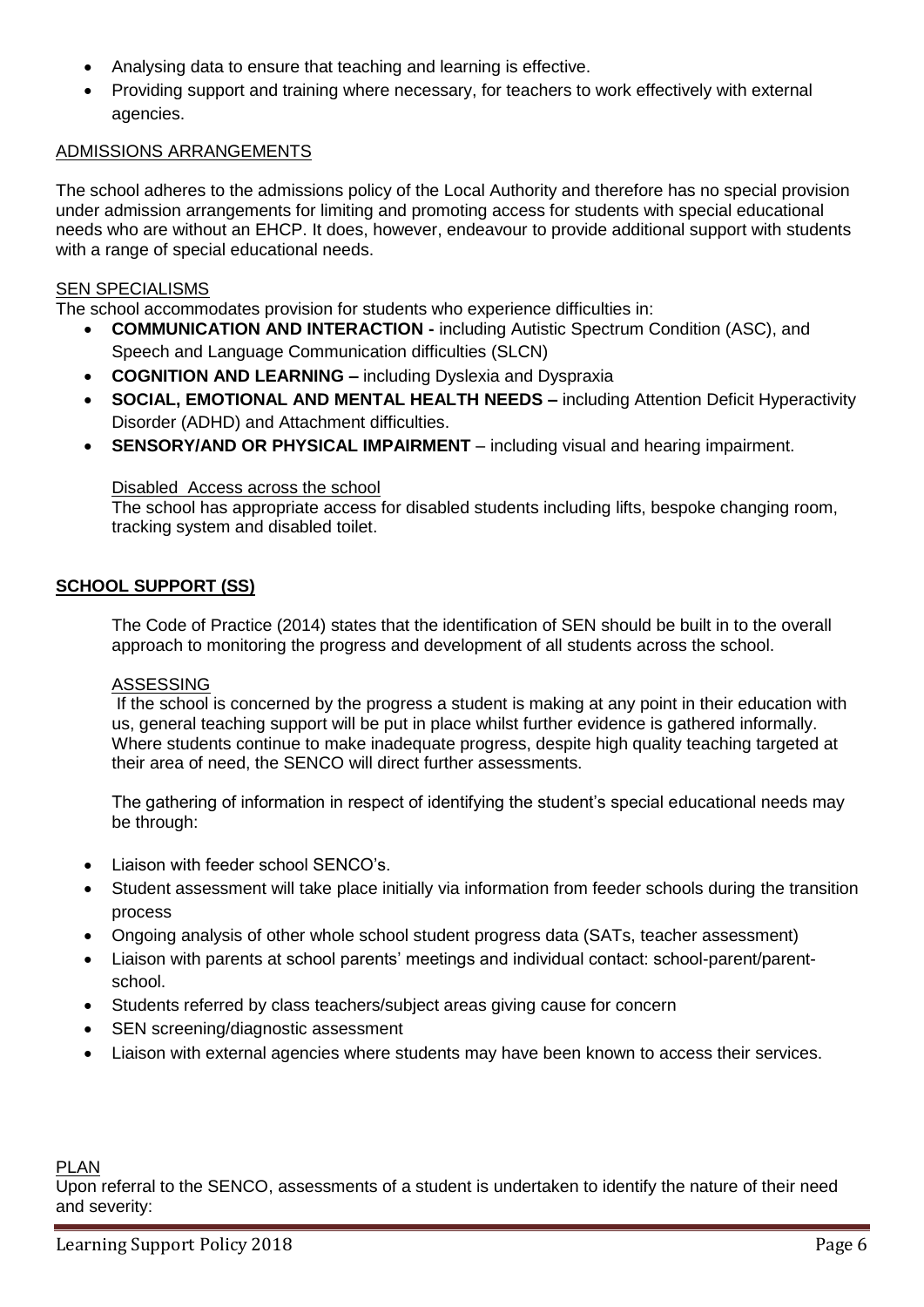- Appropriate information is gathered from teaching staff, the tutor and any other relevant professionals who are deemed to have a valuable input in the individuals learning and development.
- Discussion takes place with parents to gather appropriate/relevant information on the young person.
- From the collated information, the SENCO discusses the young person's needs with them and their parents, where appropriate and upon agreement.
- The support to be provided for the child will be indicated on the school's provision map, personalised to their individual needs.
- Key student information, provision and universal strategies will be shared with relevant teachers. This will also include staff Continued Professional Development (CPD) as appropriate.

# DO

Interventions will be allocated appropriately against a range of resources, most often as either in class support, small group or 1:1 intervention. Provision relating to social, emotional or mental health difficulties may incorporate the use of the specialist Inclusion and Achievement Centre. (IAC)

# REVIEW

We have a graduated approach according to the degree of need identified for each individual child. All interventions will be reviewed on a termly basis or as and when required. The SEN department will then track on-going academic progress, collate information and analyse progress. This will drive whether further intervention is needed.

# **Statutory Assessment/Education, Health and Care Plan**

# ASSESSING

As outlined in the Code of Practice 2014, "when special educational provision currently being made for them (students) is not enabling a young person to progress", the school will consider submitting a referral for an EHCP and over two terms will collate evidence to enable this:

- Records of SEN provision to date, and the measured progress/outcomes.
- Academic progress and attainment levels.
- Other valuable/relevant assessments e.g. specialist or teacher advice, or advice provided by an Educational Psychologist.
- Views of the parent and the young person.
- Involvement of other professionals.
- Any involvement by social care, education welfare or other services associated with the school.

# PLAN

On receipt of an EHCP from the local authority, the SENCO will formulate an action plan of support/provision. This will include the SENCO meeting with the parents and young person to implement and action the recommended targets. The SENCO will ensure that the teachers and other adults working with the student are aware of their needs and targets and have arrangements in place to meet them.

# DO

EHCPs are a statutory document which ensures the needs of the students are met. As specified within the EHCP, interventions will be prescribed appropriately against a range of resources most often with class support, small group or 1:1 interventions.

## REVIEW:

Interventions and targets are reviewed on a termly basis. The SENCO will review on an annual basis, progress against specified targets and will gather information from the young person, parents and staff working with that young person. At the Annual Review the SENCO will either:

- Continue to act on and implement the targets outlined in the EHCP.
- Request amendments to the EHCP.
- Request the EHCP can now cease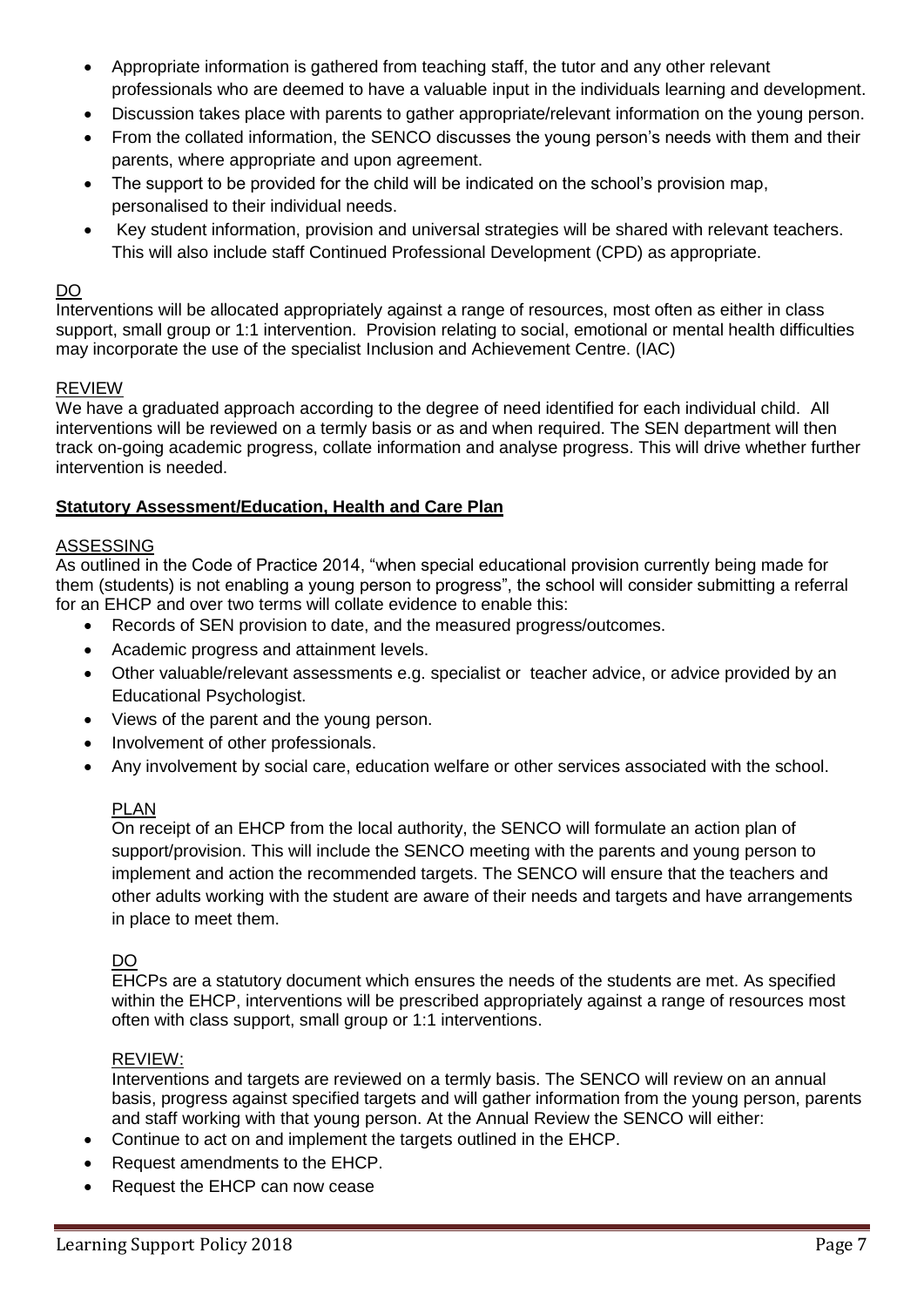• Request additional funding from Warwickshire County Council to meet the needs of the young person.

# ACCESS TO THE CURRICULUM

To accommodate students who are identified as having special educational needs, the school will provide;

- One specialist teacher (SENCO) and dedicated SEN teaching assistants to provide support enabling appropriate access to the curriculum through in-class, small group and individual support.
- Individual teaching programmes designed to meet the needs of each particular young person
- Individualised timetables to accommodate specific needs (this may include withdrawal from some subjects as agreed through the Inclusion Panel)
- Specialist equipment to help and support access to a fully inclusive curriculum

The school aims to include all students with special educational needs into all the activities of the school as far as is appropriate. However, in the best interests of the young person, there may be occasions or periods of time when the next solution is withdrawal for intervention programmes to be taught. Parents and students will always be involved in the discussions concerning appropriate provision. The student's physical and emotional welfare will be a key factor for consideration when decisions about provision is planned.

## SEN RECORD KEEPING

The school SEN files will collate and record the school's provision for students at both stages (School Support or EHCP). An appropriate combination of the following information regarding individual students is maintained in school within the Special Needs Register and Provision Map that outlines the nature of the student's difficulty/disability.

# EVALUATION OF SEN PROVISION

The following information is available within school in respect of the effectiveness of the support available for students with identified special educational needs. It is obtained from the termly monitoring and evaluation of:

- Whole class/group teaching.
- Small group/individual teaching.
- In-class support.
- Use of differentiated teaching/resources/specialist equipment and practical use of Student Passports.
- Target setting.
- Student progress.

The following information also provides a valuable insight into the progress of students with special educational needs:

- Examinations/tests, both school based and external
- School's award schemes and behaviour data
- Extra-curricular activities
- **Attendance**
- Students transition and destination at the end of the student's school career

# THE ROLE OF THE GOVERNORS

The Governors with responsibility for SEN will provide reports to the main governing body, based on information and evidence gained during visits.

The governing body has a responsibility to produce an annual report which states the number of students with special educational needs in the school and comment on the effectiveness in the implementation of the SEN Policy in respect of:

- Provision of an inclusive environment for all
- Assessment and identification of needs
- The use made by school of the outside agencies and support services
- Notification to parents of a young person who is deemed to have special educational needs.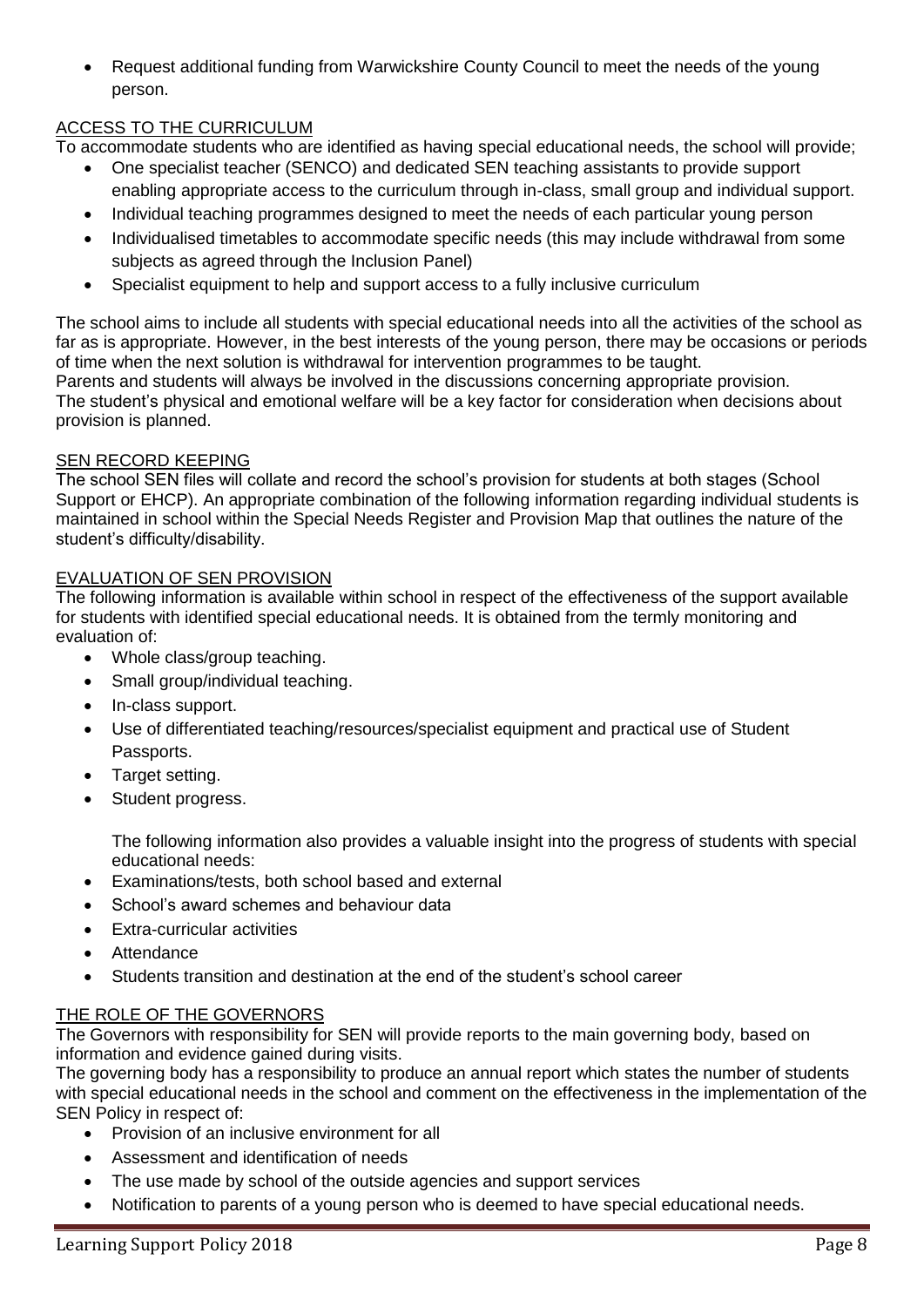- Provision for meeting special educational needs
- Deployment of staff, equipment and resources
- Methods of monitoring, recording and reporting
- SEN funding and spending
- SEN as an integral part of the school development plan

## PARENT PARTNERSHIP

## **Contact with Parents/Carers of students with special educational needs.**

Parents/carers are viewed as partners in their son/daughter's education. They will be contacted directly should there be any significant change in their child's progress, behaviour or educational provision within school. The process for contact with parents/carers will be:

- SENCO to communicate with parent.
- SENCO to initiate additional meetings/reviews to take place where appropriate or where there may be a concern over student progress.
- SENCO to meet with parents/carers where a request for formal assessment for an EHCP is to be made during which time the 'Family Conversation' and 'Pupil View' will be discussed.
- Students with an EHCP will be invited to meet the SENCO/Lead SEN team termly and during the Annual Review meeting where targets and strategies will be discussed for future development.

The SEN department operates an open door policy where parents have the opportunity for informal discussion or meeting at any time during the school year. The school will seek to engage the services of a translator when requested by parents or deemed necessary by the SENCO to ensure partnership in developing strategies to support an individual student. The school encourages parents of students with SEN to make contact with local SEN organisations to seek impartial advice. Please see Warwickshire County Council Local SEN Offer.(see school website for signposting).

#### QUERIES AND COMPLAINTS

Parents are welcome to query any decisions made by the school through the school's designated channels. If, on pursuing complaints, the parents are not totally satisfied with the response given by the school they may then wish to seek further advice/assistance from the LEA. If at this point they do not agree with the school or LEA's decision, they have a right to appeal to the authority's SEN tribunal.

#### IN SERVICE TRAINING

In service training is available in respect of SEN for the whole school, department or individual members of staff. The provision of training will be allocated where there is deemed to be a recognised area of need and will be in accordance with the school Continuing Professional Development (CPD) plan. It will be delivered by one of the following:

- SENCO
- Individual members of staff within the school who have a specialism
- External consultants /trainers

## EXTERNAL AGENCIES/FACILITIES AND SUPPORT SERVICES

The school works closely with other agencies to focus on the identification and provision for young people who have a specific special educational need. All services involved with the school are regarded as being part of a working relationship with the aim of providing an integrated, high quality holistic approach to SEN that is focused on the need of the young persons concerned.

The following services/agencies are, or can be involved with the school:

- Educational Psychologist
- Flexible Learning team
- Child and Adolescent Mental Health Services (CAMHS)
- Counselling services (Life Space)